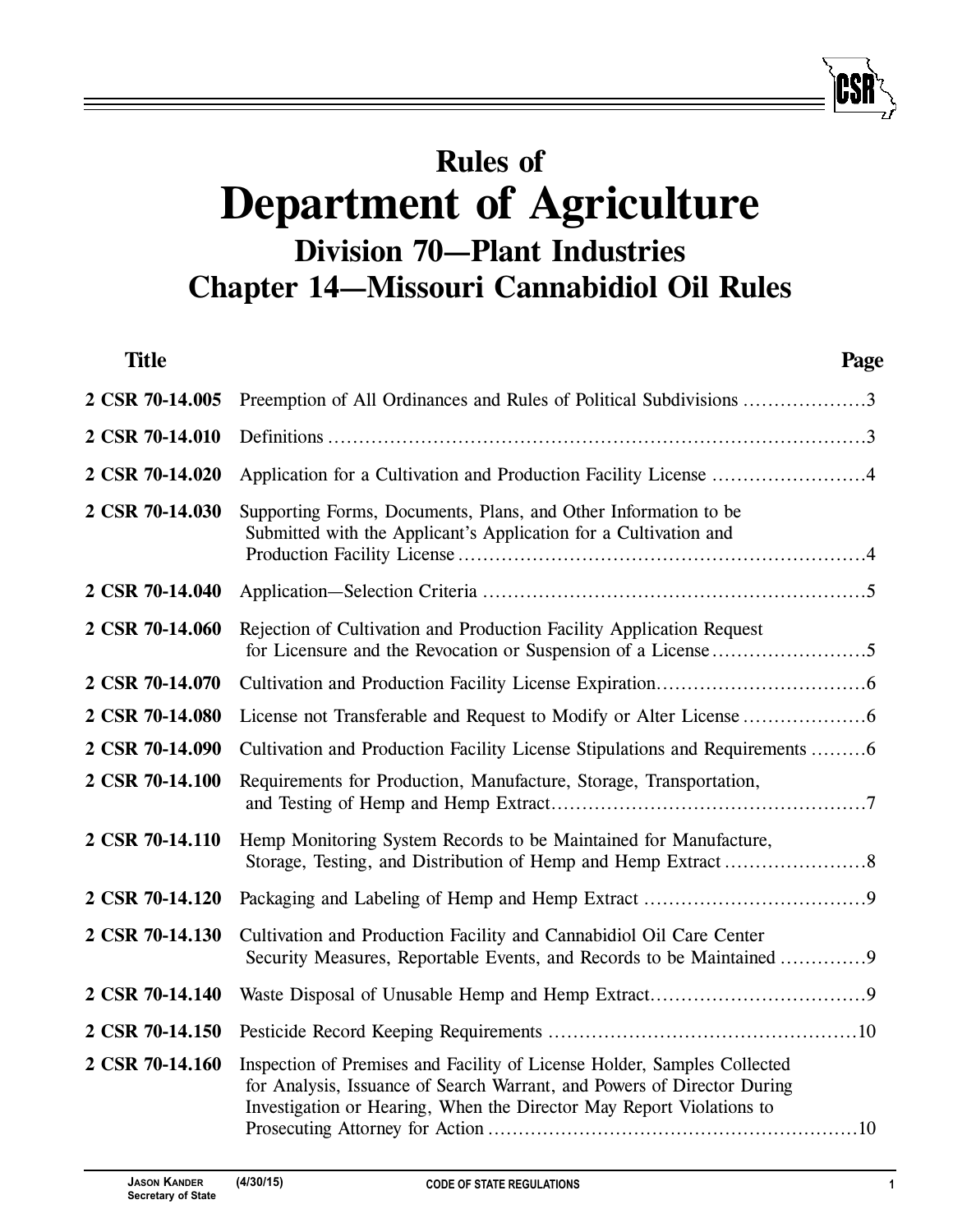

| 2 CSR 70-14.180 Revocation, Suspension, or Modification of a Cultivation and             |
|------------------------------------------------------------------------------------------|
| 2 CSR 70-14.190 Penalty for Violations of the Act or Any Regulation Issued Thereunder 11 |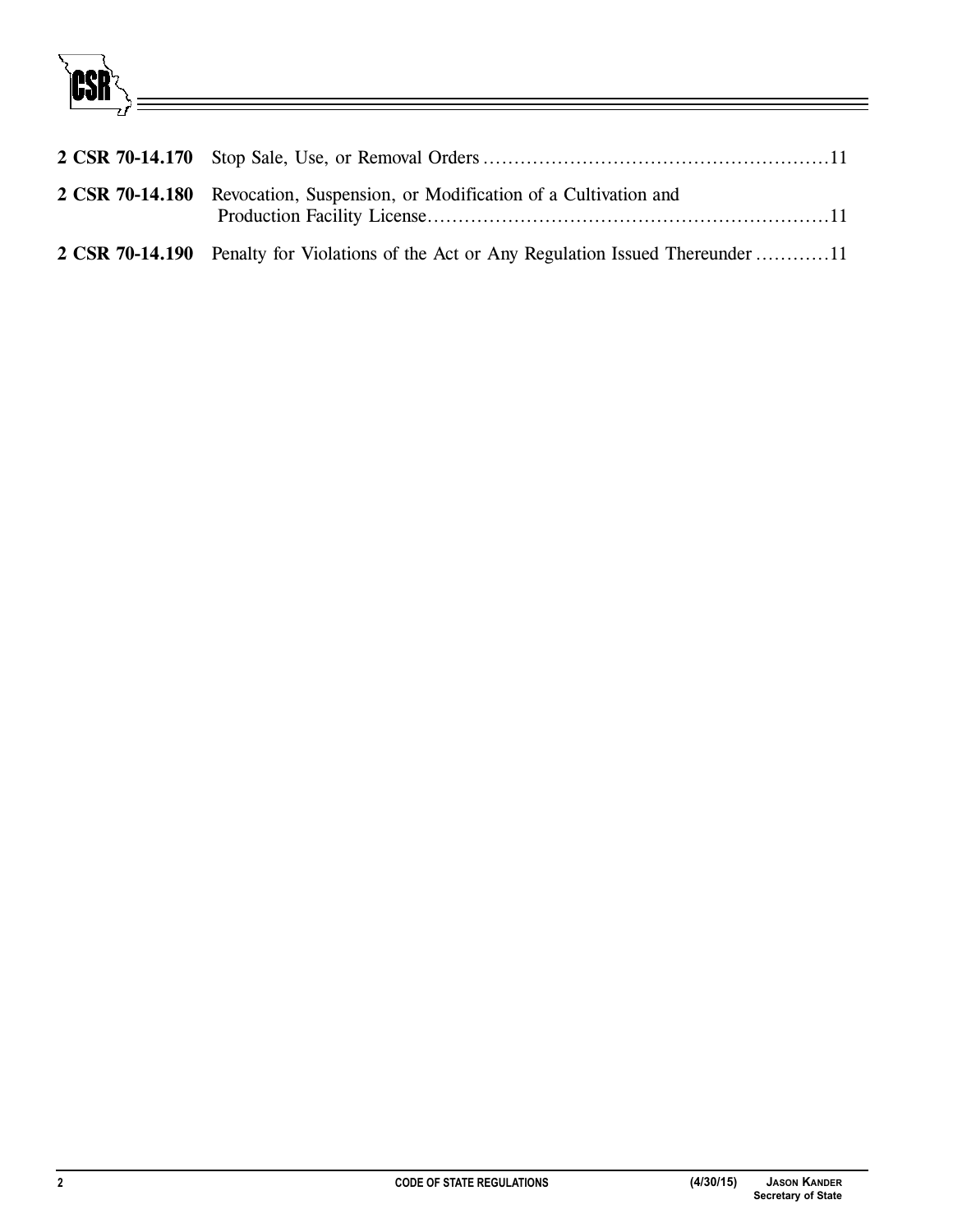

# **Title 2—DEPARTMENT OF AGRICULTURE Division 70—Plant Industries Chapter 14—Missouri Cannabidiol Oil Rules**

# **2 CSR 70-14.005 Preemption of All Ordinances and Rules of Political Subdivisions**

*PURPOSE: Outlines the preemption of existing ordinances, rules, and regulations relating to Missouri cannabidiol oil rules.* 

(1) Section 261.265 and promulgated rules shall preempt all ordinances, rules, and regulations of political subdivisions relating to the use of subjects covered by said sections.

*AUTHORITY: section 261.265, RSMo Supp. 2014.\* Emergency rule filed Oct. 8, 2014, effective Oct. 18, 2014, expired April 15, 2015. Original rule filed Oct. 8, 2014, effective May 30, 2015.* 

*\*Original authority: 261.265, RSMo 2014.*

# **2 CSR 70-14.010 Definitions**

*PURPOSE: Defines regulatory terms.*

(1) Act—the Missouri Hemp Extract Act.

(2) Adulterated—applies to hemp or hemp extract if—

(A) It is composed of more than three tenths percent (.3%) of tetrahydrocannabinol by weight, is composed of less than five percent (5%) cannabidiol by weight or contains other psychoactive substances;

(B) Any foreign substance has been found in the hemp or hemp extract through laboratory analysis; or

(C) Any valuable constituent of the hemp extract has been wholly, or in part, abstracted.

(3) Applicant—any non-profit entity requesting a cultivation and production facility license from the Missouri Department of Agriculture.

(4) Batch—a quantity of hemp used in producing hemp extract made in one (1) operation, lot, or continuous or semi-continuous process or cycle and the quantity of hemp extract produced during an interval of time.

(5) Batch number—a unique numeric or alphanumeric identifier assigned to a specific quantity of hemp extract packaged and labeled for distribution that is within recognized tolerances for the factors that were subject to a laboratory test and that appear on the labeling.

(6) Cannabidiol oil care center manager—the individual who has management responsibilities over the cannabidiol oil care center.

(7) Cannabidiol oil care center personnel—all persons employed by a cannabidiol oil care center or who otherwise are present on behalf of the cannabidiol oil care center.

(8) Child resistant safety packaging—

(A) Tamper-proof, child-proof containers designed and constructed to be significantly difficult for children less than five (5) years of age to open; and

(B) Closable for multiple servings.

(9) Cultivation or cultivate—to prepare and improve land for the purpose of growing plants (crops).

(10) Cultivation and production facility—the department approved land and premises on which the licensee is authorized to grow, cultivate, process, produce, and possess hemp and hemp extract.

(11) Cultivation and production facility manager—the individual who has management responsibilities over the licensed cultivation and production facility.

(12) Cultivation and production facility personnel—all persons employed by a licensed cultivation and production facility, or who otherwise are present on behalf of the licensed cultivation and production facility.

(13) Cultivation and production facility license—a license issued by the Missouri Department of Agriculture to a qualified applicant for the purpose of operating a hemp cultivation and production facility.

(14) Department—the Missouri Department of Agriculture.

(15) Director—director or duly designated employee of the Missouri Department of Agriculture.

(16) Disqualifying offense—any conviction, plea of guilty, or plea of nolo contendere to a felony; any conviction, plea of guilty, or plea of nolo contendere to a misdemeanor related to controlled substances within the past five (5) years; or current abuse of controlled substances.

(17) Distribution or distribute—to distribute, hold for distribution, sell, offer for sale, hold for sale, hold for shipment, ship, deliver for shipment, release for shipment, or receive and (having so received) deliver or offer to

deliver.

(18) Fingerprint-based criminal background check—a fingerprint-based state and federal criminal background check conducted by the Missouri Highway Patrol.

(19) Hemp waste—any adulterated or misbranded hemp or hemp extract or any part of the hemp plant that is not usable in the production of hemp extract as provided by section 261.265, RSMo.

(20) Label—the written, printed, or graphic matter on, or attached to, hemp or the immediate container of hemp or hemp extract.

(21) Legal age—eighteen (18) years, unless otherwise provided by law.

(22) Licensee or license holder—is the nonprofit entity to which a cultivation and production facility license is issued.

(23) Lot number—number assigned to a specific harvest of hemp by variety.

(24) Manufacture or manufacturing—any process by which hemp is converted to hemp extract.

(25) Misbranded—hemp and hemp extract is misbranded if—

(A) Its labeling bears any statement, design, or graphic representation relating to its ingredients or analysis, which is false or misleading;

(B) It is contained in a package, container, or wrapping which does not conform to the packaging requirements in accordance with 2 CSR 70-14.120;

(C) The hemp or hemp extract label(ing) is not affixed to its container in accordance with 2 CSR 70-14.120; or

(D) Its strength or purity falls below the professed certificate of analysis as indicated on its labeling under which it is distributed.

(26) Non-profit entity—any corporation falling within the definition of non-profit corporation set forth in section 215.010(9), RSMo.

(27) Person—includes, but is not limited to, a natural person, sole proprietorship, partnership, joint venture, limited liability partnership or company, corporation, association, government agency or governmental subdivision, business, or non-profit organization.

(28) Processing and manufacturing facility site where hemp is processed and manufactured into hemp extract including, but not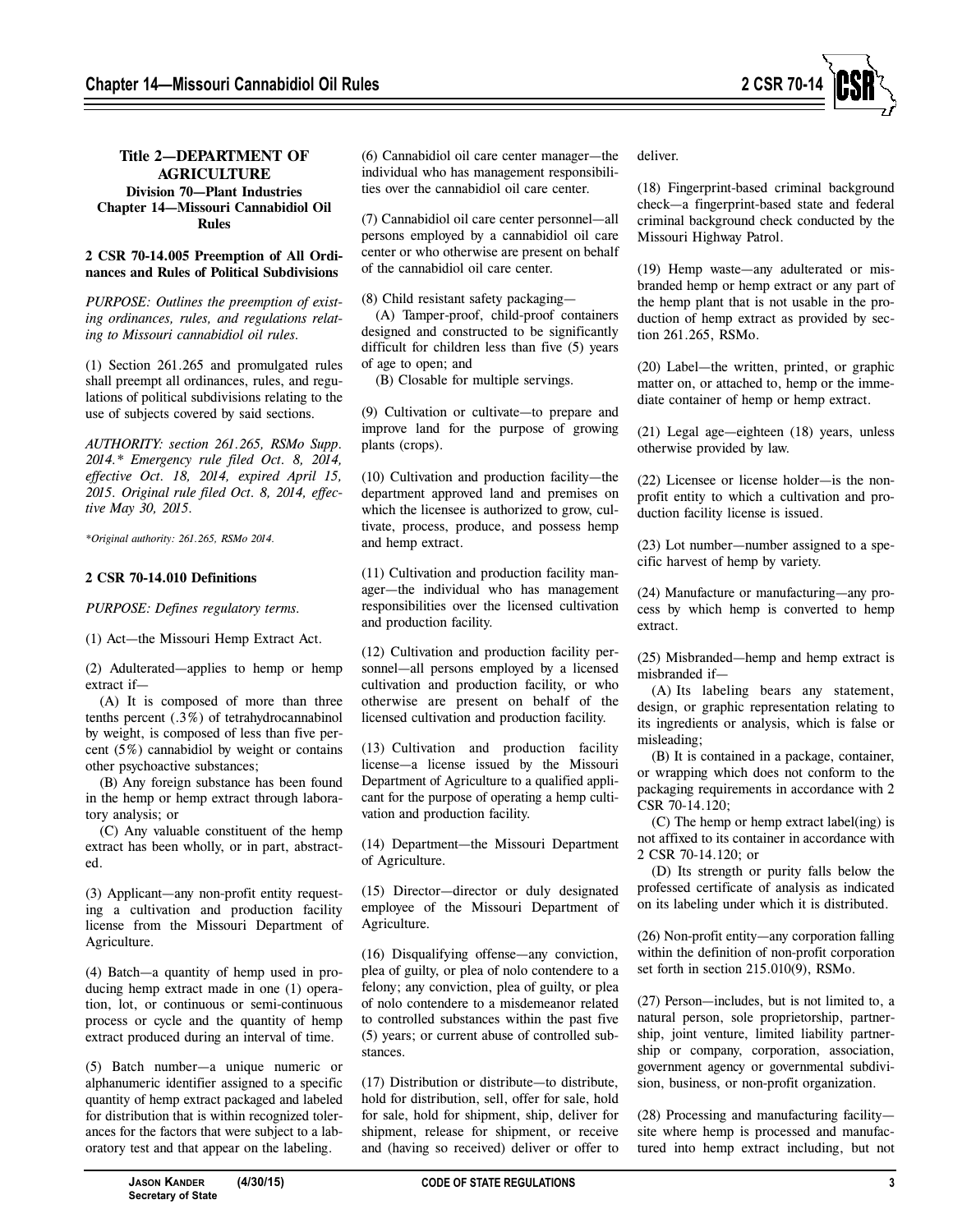**2 CSR 70-14—DEPARTMENT OF AGRICULTURE Division 70—Plant Industries**

limited to, the storage of hemp, hemp extract, and hemp waste.

(29) Production or produce—the planting, preparation, cultivation, growing, harvesting, propagation, conversion, processing, or manufacturing of hemp or hemp extract including any packaging or repackaging of hemp extract or labeling or relabeling of hemp, hemp extract, or its container.

(30) Testing facility—a laboratory located in Missouri and approved by the department to provide analysis of hemp and hemp extract for scientific, medical, research, and instruction purposes.

(31) THC—tetrahydrocannabinol.

(32) Unusable hemp or hemp extract—any hemp or hemp extract found to be—

(A) Adulterated;

(B) Misbranded; or

(C) Unusable in the production of hemp extract.

*AUTHORITY: section 261.265, RSMo Supp. 2014.\* Emergency rule filed Oct. 8, 2014, effective Oct. 18, 2014, expired April 15, 2015. Original rule filed Oct. 8, 2014, effective May 30, 2015.* 

*\*Original authority: 261.265, RSMo 2014.* 

# **2 CSR 70-14.020 Application for a Cultivation and Production Facility License**

*PURPOSE: Outlines application document that must be completed and submitted to request a cultivation and production facility license.* 

(1) A form provided by the department for making application for a cultivation and production facility license can be obtained by visiting the department website or it will be furnished by regular mail upon written request to: Plant Industries Division, Missouri Department of Agriculture, PO Box 630, Jefferson City, MO 65102.

(2) The department shall accept applications for a cultivation and production facility license for thirty (30) calendar days after the date indicated on the department's website that the department will be accepting applications.

(A) Submissions shall be considered as submitted on the date on which they are postmarked or, if delivered in person during regular business hours, on the date on which the application was delivered.

(B) If any forms, documents, or information required by the act are not submitted with the application, the application shall be returned to the applicant. The applicant shall have ten (10) working days from receipt of the application to resubmit the application in its entirety.

(C) The application period may be extended at the discretion of the director.

(3) Applications shall be either typed or clearly printed in ink.

(4) The applicant must furnish the director with the following:

(A) The non-profit entity's current and previous names, addresses, telephone numbers, and email addresses;

(B) Tax identification number or documentation from the Missouri secretary of state establishing the applicant's status as a nonprofit entity;

(C) Names and titles, dates of birth, and Social Security numbers for each of the nonprofit entity's officers and board members;

(D) Name and title, date of birth, and Social Security number of the cultivation and production facility manager;

(E) Name and title, date of birth, and Social Security number of the cannabidiol oil care center manager;

(F) Names, physical addresses, mailing addresses, telephone numbers, and email addresses of the cultivation and production facility and cannabidiol oil care center; and

(G) Cultivation and production facility and cannabidiol oil care center physical location information, including:

1. The legal descriptions (section, township, range) of the land on which the proposed cultivation and production facility and cannabidiol oil care center are to be located;

2. GPS coordinates of the point of entry on each parcel of land on which hemp will be grown; and

3. A map of the land area on which the applicant plans to grow hemp. The map shall reflect the boundaries and dimensions of the growing area(s) in acres or square feet.

*AUTHORITY: section 261.265, RSMo Supp. 2014.\* Emergency rule filed Oct. 8, 2014, effective Oct. 18, 2014, expired April 15, 2015. Original rule filed Oct. 8, 2014, effective May 30, 2015.* 

*\*Original authority: 261.265, RSMo 2014.*

**2 CSR 70-14.030 Supporting Forms, Documents, Plans, and Other Information to be Submitted with the Applicant's Application for a Cultivation and Production Facility License**

*PURPOSE: Outlines supporting information that must be submitted along with application for a cultivation and production facility license.*

(1) The applicant must submit to the director—

(A) A signed affidavit, on a form provided by the department, attesting to the applicant's acknowledgement and agreement to—

1. Follow inspection, testing, labeling, record keeping, and production requirements as established in section 261.265, RSMo and any regulations issued thereunder;

2. Pay the costs associated with sampling, labeling, and testing hemp and hemp extract as established in section 261.265, RSMo and any regulations issued thereunder;

3. Submit fingerprints for and pay the associated costs of the Missouri State Highway Patrol and Federal Bureau of Investigation fingerprint-criminal background checks for the non-profit entity's officers, board members, and all employees;

4. Certify that no board member, officer, or any employee has been convicted of any disqualifying offense/conviction;

5. Notify local law enforcement officials that hemp will be grown within their jurisdiction, including the location of the cultivation and production facility;

6. Maintain a practical system to secure the facility from criminal activity. Said plan shall include, but is not limited to, lighting, physical barriers, video surveillance, and alarms;

7. Maintain a waste management plan that complies with the requirements of section 261.265, RSMo; and

8. Maintain a hemp monitoring system as defined in section 261.265, RSMo.

(B) Official copies of the Missouri State Highway Patrol and Federal Bureau of Investigation fingerprint-criminal background checks for the non-profit entity's officers, board members, and all employees.

(C) The non-profit's operating by-laws.

(D) A copy of each license/registration/authorization document verifying current or previous licensure relating to the cultivation and production of hemp and hemp extract in another state or jurisdiction.

(E) A location map of the area surrounding the proposed cultivation and production facility. The map must clearly demonstrate that the proposed facility is not located within two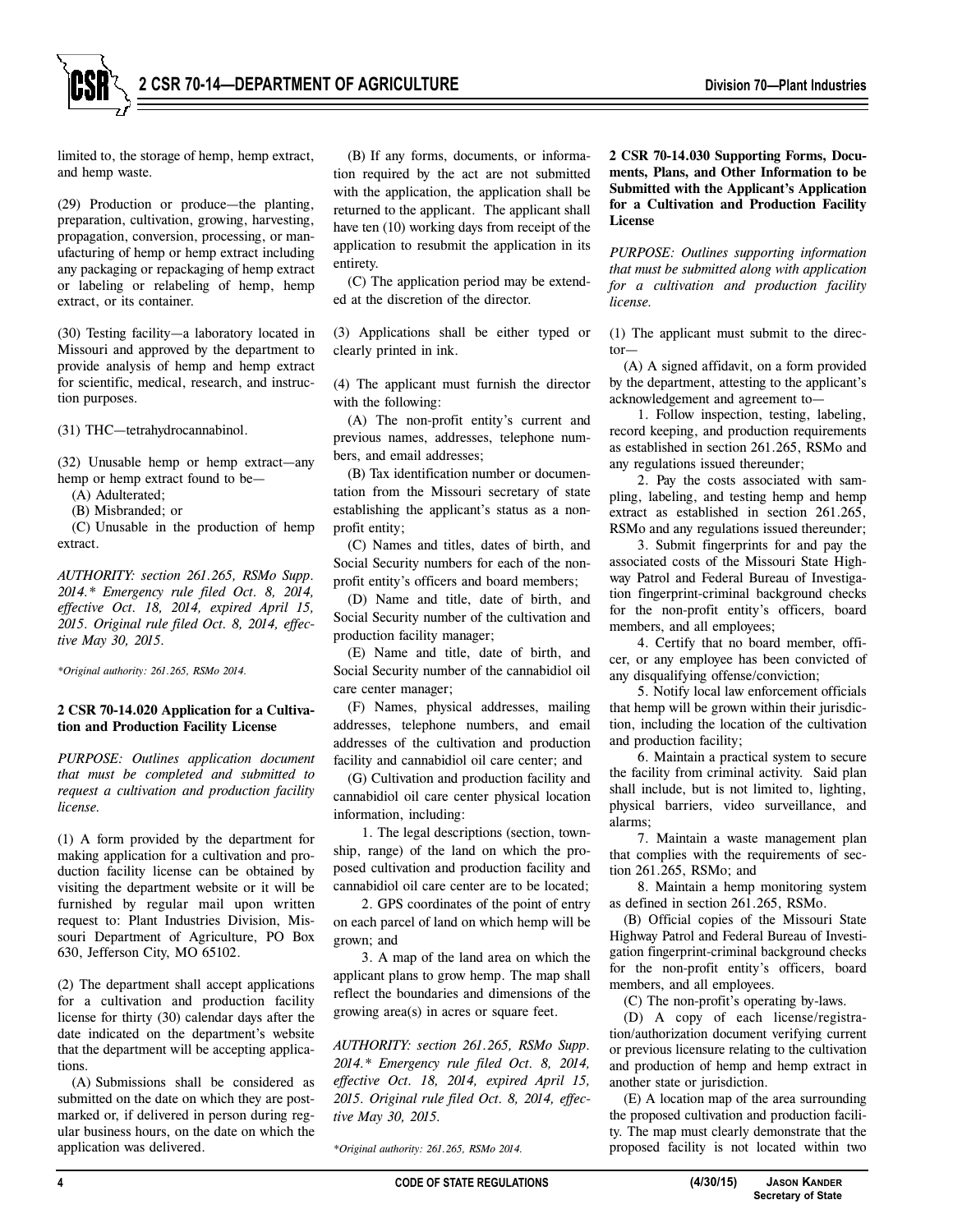

mentary school, middle (junior high) school, high school, daycare facility, home day care, area zoned for residential use, or other locations deemed sensitive to public safety, health, and welfare.

(F) A document explaining the applicant's ability to fulfill the requirements found in each measure of this section.

1. Proposed facility.

A. Measure 1. The applicant shall provide evidence that the proposed facility is suitable for effective and safe cultivation and production of hemp and hemp extract; sufficient in land, building size, power allocation, ventilation, lighting, and interior layout; sufficient in area for storage, handling, processing, production, and distribution of hemp and hemp extract.

B. Measure 2. The applicant shall provide evidence of the ability to expand the facility's production and distribution to meet qualified patient demand.

2. Proposed staffing plan.

A. Measure 3. The applicant shall provide a statement verifying staff experience with agricultural cultivation techniques and industry standards, including experience with the cultivation of agricultural or horticultural products, operating an agriculturally related business, or operating a horticultural business including the submission of any academic degrees and certifications of all board members, officers, and employees.

B. Measure 4. The applicant shall provide a staffing plan that will ensure adequate experience and staffing for all business hours, safe hemp and hemp extract production, sanitation, security, and theft prevention.

C. Measure 5. The applicant shall provide a plan and an employee handbook which includes a working guide to the understanding of the day-to-day administration of personnel policies and practices.

3. Cultivation and production plan.

A. Measure 6. The applicant shall provide a cultivation and production plan that outlines their facility operations for producing hemp extract in compliance with the act and any regulations issued thereunder.

B. Measure 7. The applicant shall describe its plan to provide a continuous, uninterrupted supply of hemp extract.

C. Measure 8. The applicant shall provide evidence relating to knowledge of cultivation and production methods to be used in the cultivation and production of hemp. The applicant shall list the hemp varieties to be cultivated and its experience with growing those varieties.

D. Measure 9. The applicant shall

describe the steps that will be taken to ensure the quality of the hemp, including the purity and consistency of the hemp extract.

4. Product safety and labeling plan.

A. Measure 10. The applicant shall describe its plan for providing safe and accurate packaging and labeling of hemp extract.

B. Measure 11. The applicant shall describe its plan for testing hemp to ensure it is free of contaminates including, but not limited to, pesticides and microbiological organisms.

C. Measure 12. The applicant shall describe its plan for establishing a recall of the applicant's hemp extract in the event that the hemp extract is shown by testing or other means to be potentially defective or have a reasonable probability that its use or exposure to will cause adverse health consequences. The plan must include the method of identification of the packaged hemp extract containers involved, notification to those whom the hemp extract was distributed to, and how the hemp extract will be disposed of if returned to or retrieved by the applicant.

5. Security plan.

A. Measure 13. The applicant shall provide evidence of its ability to prevent the theft or diversion of hemp and hemp extract and how the applicant will assist the department, Missouri Highway Patrol, and local law enforcement.

B. Measure 14. The applicant shall describe its plan for record keeping, tracking, and monitoring production, distribution, inventory, quality control, security, and other policies and procedures in place to discourage unlawful activity.

C. Measure 15. The applicant shall describe a plan for disposition of unusable, adulterated, misbranded, and recalled hemp and hemp extract and the applicant's coordination with department, Missouri Highway Patrol, and local law enforcement for its disposal; and

(G) Any additional documentation the director deems necessary for the application process. The director may require a site inspection of the facility prior to approval.

*AUTHORITY: section 261.265, RSMo Supp. 2014.\* Emergency rule filed Oct. 8, 2014, effective Oct. 18, 2014, expired April 15, 2015. Original rule filed Oct. 8, 2014, effective May 30, 2015.* 

*\*Original authority: 261.265, RSMo 2014.*

**2 CSR 70-14.040 Application—Selection Criteria**

*PURPOSE: Outlines the process by which the*

*department will award a cultivation and production facility license.*

(1) The department will award up to ten (10) points to each measure found in 2 CSR 70-  $14.030(1)$ (F). The highest total scores will be awarded licensure.

(A) In the event that the highest ranked applicants for a cultivation and production facility license receive the same total score, the department will select the applicant that received the highest score in the cultivation and production plan category.

(B) If a tie score still remains, the department will select the applicant(s) that received the highest scores in the security plan category.

*AUTHORITY: section 261.265, RSMo Supp. 2014.\* Emergency rule filed Oct. 8, 2014, effective Oct. 18, 2014, expired April 15, 2015. Original rule filed Oct. 8, 2014, effective May 30, 2015.* 

*\*Original authority: 261.265, RSMo 2014.*

# **2 CSR 70-14.060 Rejection of Cultivation and Production Facility Application Request for Licensure and the Revocation or Suspension of a License**

*PURPOSE: Outlines reasons for rejection of application and for revocation or suspension of license.*

(1) An application for a cultivation and production facility license shall be rejected if any of the following conditions are met:

(A) The applicant fails to submit the application materials required by 2 CSR 70- 14.020 and 2 CSR 70-14.030;

(B) The submitted application contains false or misleading information;

(C) The submitted application is incomplete;

(D) The applicant's facility is not in compliance with local zoning rules;

(E) The applicant ceased cultivation and production of hemp and hemp extract for reasons other than weather related crop failures;

(F) One (1) or more of the non-profit entity's board members, officers, managers, or employees has been convicted of a disqualifying offense; and

(G) One (1) or more of the non-profit entity's board members, officers, or managers has served as a board member, officer, or manager for a licensed cultivation and production facility that has had its license revoked or suspended.

*AUTHORITY: section 261.265, RSMo Supp.*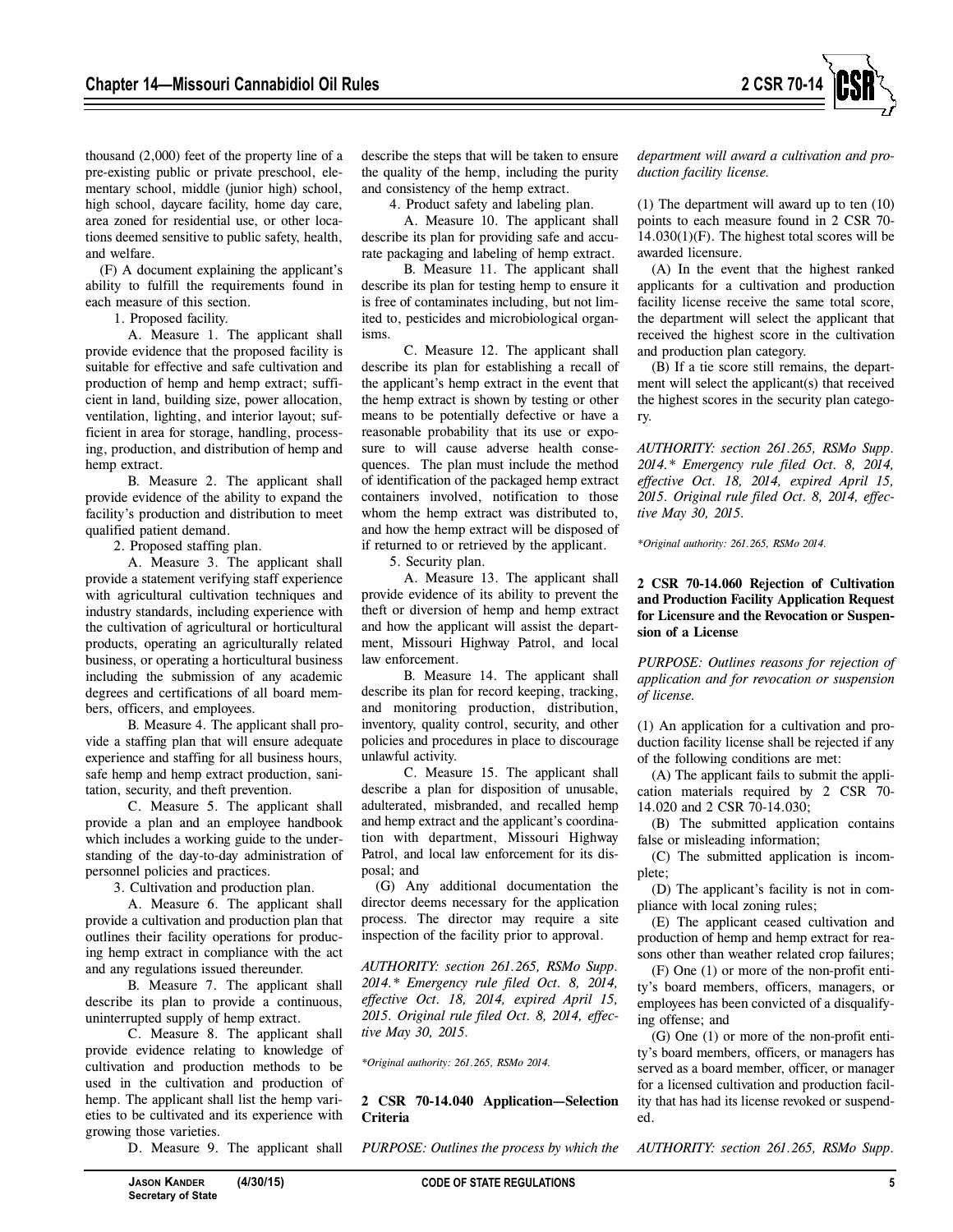



*2014.\* Emergency rule filed Oct. 8, 2014, effective Oct. 18, 2014, expired April 15, 2015. Original rule filed Oct. 8, 2014, effective May 30, 2015.* 

*\*Original authority: 261.265, RSMo 2014.*

#### **2 CSR 70-14.070 Cultivation and Production Facility License Expiration**

*PURPOSE: Establishes the license expiration.*

(1) A cultivation and production facility license shall be valid for five (5) years. The license shall expire in the fifth year, on the last day of the month which the license was issued.

(2) If there are changes in the licensing information previously submitted for licensure, the license holder shall complete an application for a license and submit the required information for license approval within ten (10) working days.

*AUTHORITY: section 261.265, RSMo Supp. 2014.\* Emergency rule filed Oct. 8, 2014, effective Oct. 18, 2014, expired April 15, 2015. Original rule filed Oct. 8, 2014, effective May 30, 2015.* 

*\*Original authority: 261.265, RSMo 2014.*

# **2 CSR 70-14.080 License not Transferable and Request to Modify or Alter License**

*PURPOSE: Prevents the unapproved transfer of licenses and identifies the process for modifying or altering a license.*

(1) A cultivation and production facility license is not transferable. A cultivation and production facility license is valid provided the licensee notifies the director in writing within ten (10) days of any change of the entity's name, address, or any other information related to the requirements found under 2 CSR 70- 14.020 and 2 CSR 70-14.030.

*AUTHORITY: section 261.265, RSMo Supp. 2014.\* Emergency rule filed Oct. 8, 2014, effective Oct. 18, 2014, expired April 15, 2015. Original rule filed Oct. 8, 2014, effective May 30, 2015.* 

*\*Original authority: 261.265, RSMo 2014.*

#### **2 CSR 70-14.090 Cultivation and Production Facility License Stipulations and Requirements**

*PURPOSE: Establishes license stipulations and requirements.*

(1) A licensed cultivation and production facility shall have only one (1) processing and manufacturing facility at the location(s) authorized under the license.

(2) Land or premises specified in the application process for a cultivation and production facility license shall not be located within two thousand feet (2,000') of the property line of a pre-existing public or private preschool, elementary school, middle (junior high) school, high school, daycare facility, home day care, or an area zoned for residential use.

(3) Upon the department's approval and licensure, the cultivation and production facility must notify local law enforcement agencies of their hemp cultivation and production plans, construction, and operations.

(4) The licensee is responsible for actions of its board members, officers, managers, and employees, which violate the act or any regulations issued thereunder.

(5) If a licensed facility ceases cultivation and production of hemp and hemp extract, the issued license shall be surrendered to the department within thirty (30) days of ceasing operations.

(6) If in the judgment of the director the facility has ceased production and is not expected to resume, the issued license shall be surrendered to the department within thirty (30) days.

(7) A license may be suspended or revoked in the event the facility no longer meets the conditions and requirements of the license.

(8) Any grower whose license is surrendered, revoked, or not renewed shall dispose of its entire inventory of hemp and hemp extract under the requirements of 2 CSR 70-14.140.

(9) The licensee shall notify the department within ten (10) working days of any of the following:

(A) Any board member, officer, or employee's conviction of violations of state or federal controlled substance laws; and

(B) The termination, resignation, appointment, or hiring of any board member, officer, cultivation and production facility manager, cannabidiol oil care center manager, or other employee, including unpaid volunteers.

1. The following information shall be provided to the department for each new hire, volunteer, or appointee:

A. Individual's complete name, including any nicknames or aliases used;

B. Date of birth;

C. Social Security number; and

D. Results of the Missouri Highway Patrol fingerprint-based state and federal criminal background check through the Missouri Automated Criminal History Site (MACHS).

(10) The licensee, employees, and volunteers shall not—

(A) Violate local zoning rules;

(B) Employ anyone younger than eighteen (18) years;

(C) Make any false, misleading, or fraudulent statement or claim on any application, form, or supporting documentation submitted to the director concerning licensing pursuant to section 261.265, RSMo or any regulations issued thereunder;

(D) Make any false or misleading statement specifying or inferring that a person, hemp, or hemp extract are recommended by any branch of the state or federal government for the treatment of intractable epilepsy;

(E) Grow, cultivate, process, and possess hemp or hemp extract in any place except in those areas designated by the license;

(F) Distribute any hemp or hemp extract from any place except its licensed cultivation and production facility and cannabidiol oil care center(s) located in Missouri;

(G) Distribute to any person any hemp, hemp extract, or hemp waste which is adulterated and/or misbranded;

(H) Distribute hemp extract to any individual unless the individual is a Missouri resident and holds a valid hemp extract registration card issued by the Missouri Department of Health and Senior Services;

(I) Produce, manufacture, or distribute any hemp or hemp extract for export and use outside of Missouri;

(J) Distribute any hemp or hemp extract to any person except to its cannabidiol oil care center(s), to a laboratory approved by the department, and to institutions of higher learning for research purposes;

(K) Accept and distribute any returned hemp extract unless it is as a result of a department approved recall;

(L) Allow any person except for a registrant with a valid hemp extract registration card to open or break the seal placed on a packaged and labeled container of hemp extract;

(M) Allow any products, materials, or items to be sold at the cannabidiol oil care center except for hemp extract and other items which would normally aide in administering hemp extract;

(N) Allow any examination of a patient to be conducted at the licensed facility for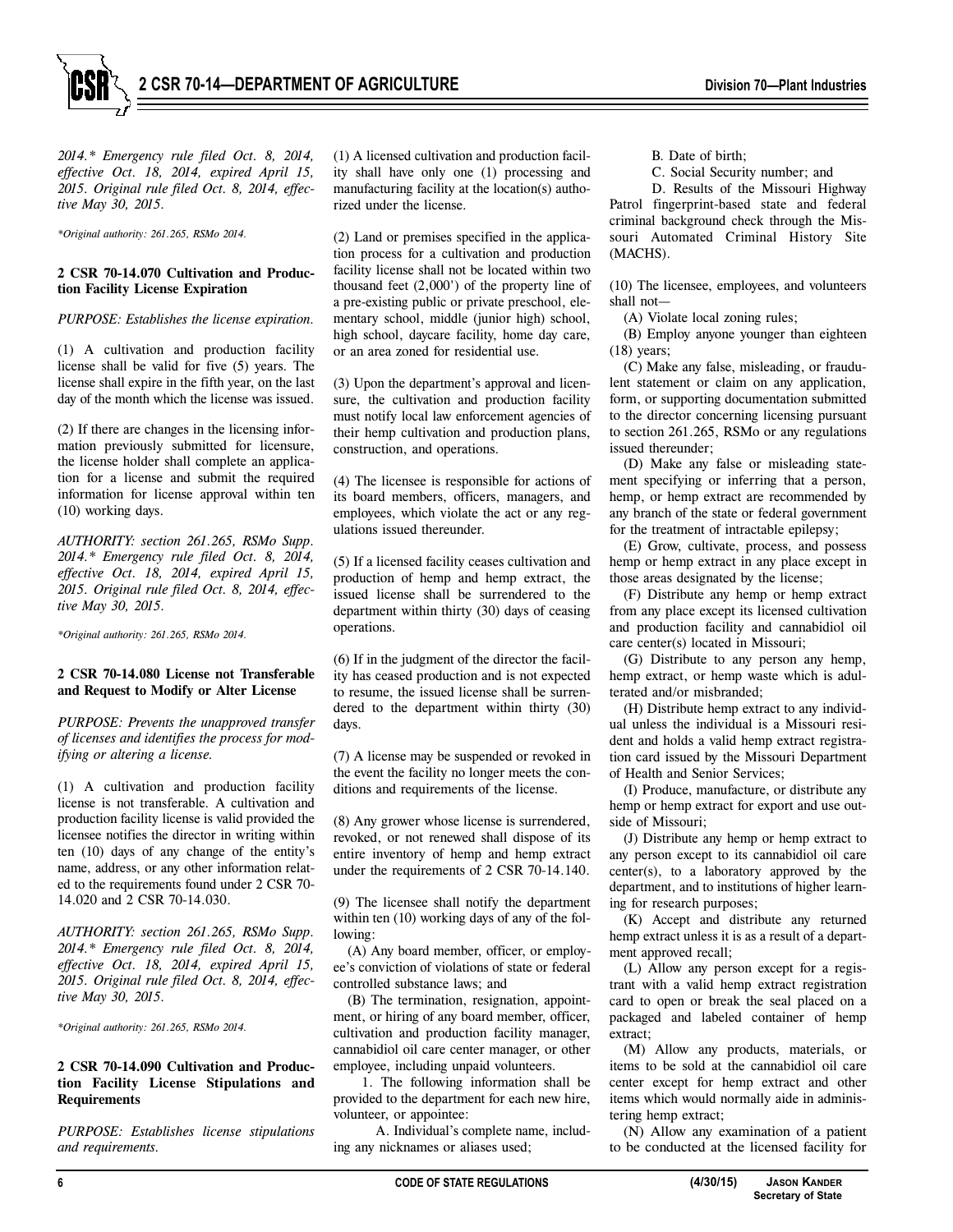

purposes of diagnosing intractable epilepsy;

(O) Allow any physician who serves as a board member or officer of the non-profit entity or as an employee of the cultivation and production facility or cannabidiol oil care center(s) to determine intractable epilepsy for the purpose of the act or any regulation issued thereunder;

(P) Take from the licensed facility or cannabidiol oil care center or possess any hemp, hemp extract, hemp waste unless the individual's possession is for operational purposes in accordance with Missouri law;

(Q) Use any pesticide in the cultivation and production of hemp unless the pesticide is registered by the U.S. Environmental Protection Agency and the Missouri Department of Agriculture and labeled for use on hemp with specific directions for use and tolerances established by the U.S. Environmental Protection Agency;

(R) Make any false or misleading statements during the course of an inspection or investigation into the cultivation, production, or distribution of hemp, hemp extract, or hemp waste;

(S) Violate a stop sale, use, or removal order issued by the director; or

(T) Violate any provision of sections 261.265, RSMo or any regulation issued thereunder.

*AUTHORITY: section 261.265, RSMo Supp. 2014.\* Emergency rule filed Oct. 8, 2014, effective Oct. 18, 2014, expired April 15, 2015. Original rule filed Oct. 8, 2014, effective May 30, 2015.* 

*\*Original authority: 261.265, RSMo 2014.* 

# **2 CSR 70-14.100 Requirements for Production, Manufacture, Storage, Transportation, and Testing of Hemp and Hemp Extract**

*PURPOSE: Establishes grower responsibility to maintain and adhere to written policies relating to production, manufacture, storage, transportation, and testing of hemp and hemp extract.*

(1) The licensee shall establish, maintain, and adhere to written policies and procedures for the cultivation, production, manufacture, security, storage, inventory, distribution/transportation, and testing of hemp and hemp extract. Such policies and procedures shall include, but are not limited to, the following processes:

(A) Handling mandatory and voluntary recalls of hemp and hemp extract due to any action initiated by the director or any volun-

tary action initiated by the licensee, including the removal of adulterated and/or misbranded hemp or hemp extract from possible distribution and from registrants who have recalled hemp extract in their possession;

(B) Preparing for, protecting against, and handling any crisis that affects the operations of the cultivation and production facility or cannabidiol oil care center(s) in the event of strike, fire, flood, natural disaster, or other situations of local, state, or national emergency;

(C) Ensuring that any outdated, adulterated, damaged, deteriorated, misbranded, and/or unusable hemp or hemp extract is segregated from other hemp and hemp extract and disposed of in accordance with 2 CSR 70-14.140. This policy/procedure shall outline requirements for written documentation/record of the hemp and hemp extract disposition;

(D) Ensuring the oldest hemp is used first in the processing and manufacture of hemp extract;

(E) Ensuring all hemp and hemp extract in the process of manufacture, distribution, or analysis shall be stored in such a manner as to prevent diversion, theft, or loss and shall be accessible only to the minimum number of authorized personnel essential for efficient operation;

(F) Ensuring all hemp and hemp extract shall be returned to a secure location immediately after the completion of the process or at the end of the scheduled work day. If a process cannot be completed by the end of a working day, the processing equipment containing hemp or hemp extract shall be securely locked inside an area that affords adequate security;

(G) Ensuring no person, except production facility personnel, personnel from the Departments of Agriculture and Health and Senior Services, and law enforcement officials shall be allowed on the premises of a cultivation and production facility; and

(H) Ensuring all hemp extract complies with the provisions of section 195.207, RSMo and section 261.265, RSMo and any regulations issued thereunder, through the implementation of a sampling protocol, sample chain of custody procedure, and sample analysis for the percentage of tetrahydrocannabinol (THC) and detection of pesticides for each batch of hemp extract.

#### (2) Storage.

(A) Licensed cultivation and production facility and cannabidiol oil care centers shall—

1. Not produce or maintain hemp in excess of the quantity required for normal, efficient operation;

2. Have storage areas that provide adequate lighting, ventilation, temperature, sanitation, humidity, space, equipment, and security for the production and manufacture of hemp or hemp extract;

3. Maintain a separate secure area for hemp and hemp extract that is outdated, adulterated, damaged, deteriorated, misbranded, unusable, or whose sealed containers or packaging have been broken or opened, until such material is disposed;

4. Keep all safes, vaults, or any other equipment or areas used for cultivation, production, harvesting, processing, manufacturing, or storage of hemp and hemp extract, securely locked and protected from entry by unauthorized individuals;

5. Store all hemp extract in an approved safe or approved vault and in such a manner as to prevent diversion, theft, or loss;

6. Store all hemp in a secure area, room, or location within the facility accessible only to authorized facility personnel, the director or designated representative, or law enforcement;

7. Have a sign posted at all entries to storage areas of the facility containing hemp or hemp extract stating: "Do Not Enter – Access Limited to Authorized Personnel Only";

8. Be maintained in a clean and orderly manner;

9. Be free from infestation of pests, including insects, rodents, birds, vermin, and mold; and

10. Ensure all areas of the cultivation and production facility and cannabidiol oil care centers are compartmentalized based on function, and that access shall be restricted between compartments.

# (3) Inventory.

(A) Prior to commencing operations each cultivation and production facility and cannabidiol oil care center shall—

1. Establish ongoing inventory controls and procedures for conducting inventory reviews of hemp and hemp extract for the purpose of detecting any diversion, theft, or loss in a timely manner; and

2. Conduct a weekly inventory of hemp and hemp extract in stock, which shall be recorded and maintained in the hemp monitoring system and include, at a minimum:

A. Date of inventory;

B. Total amount of hemp by variety and lot number and hemp extract by batch number;

C. Total amount of hemp and hemp extract deemed unusable or placed under a department stop sale, use, or removal order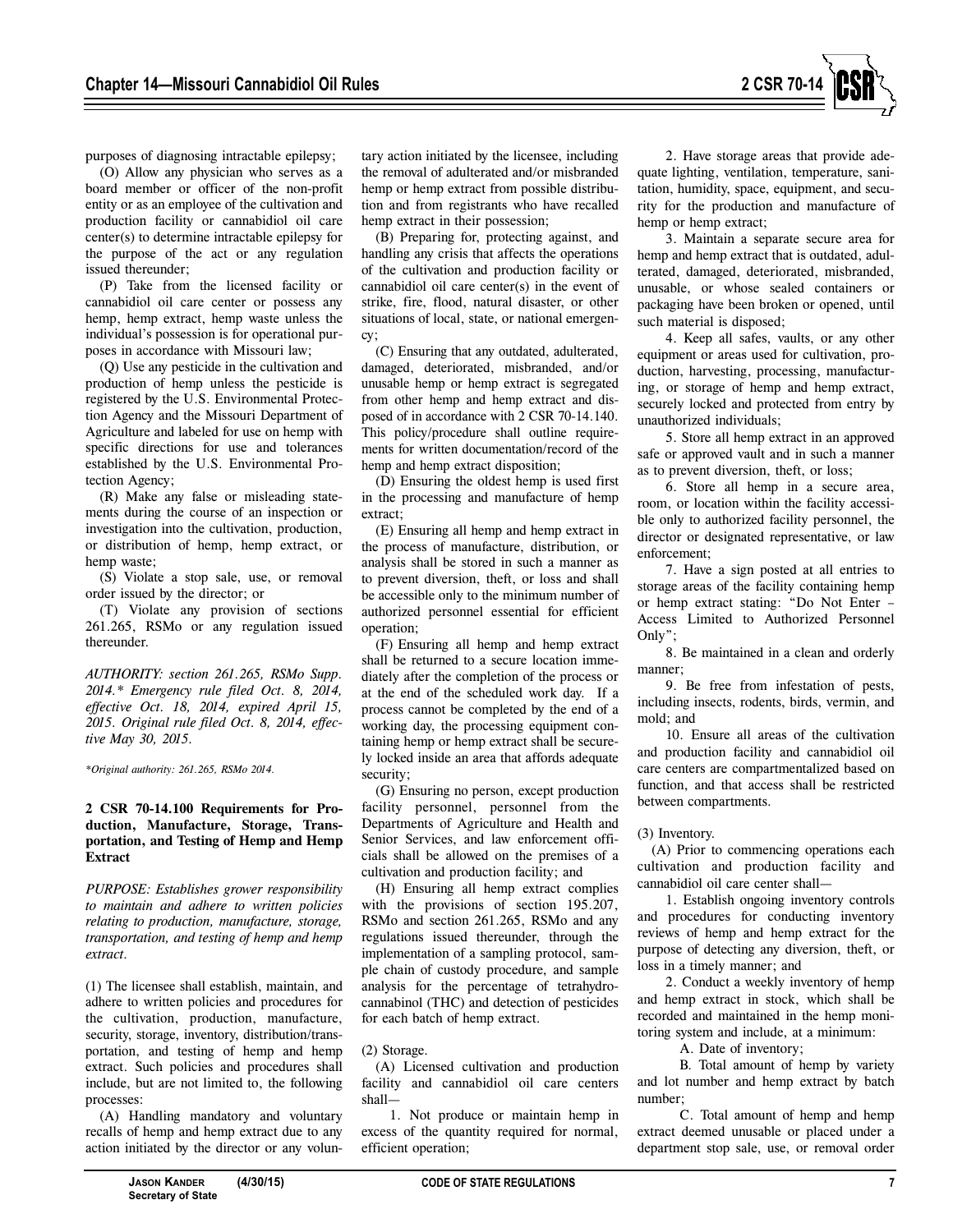

being held in quarantine for proper disposal; and

D. Name, signature, and title of the employees conducting the inventory.

(4) Transportation and delivery of hemp, hemp extract, and/or hemp waste by cultivation and production facility personnel.

(A) Each transport vehicle shall be staffed with a delivery team consisting of a minimum of two (2) employees.

(B) At least one (1) delivery team member shall remain with the vehicle at all times while the vehicle contains hemp, hemp extract, and/or hemp waste.

(C) Each delivery team member shall have access to a secure form of communication for the purpose of contacting cultivation and production facility personnel and/or law enforcement, while the vehicle contains hemp, hemp extract, and/or hemp waste.

(D) Each delivery team member shall possess an identification card issued by the grower when transporting, delivering, or distributing hemp, hemp extract, and/or hemp waste. Identification cards shall be presented to the director or law enforcement officials upon request.

(E) Each transport vehicle shall carry a manifest. The manifest shall include the following information and shall be maintained for three (3) years:

1. Names of delivery team employees;

2. Licensed non-profit entity's name;

3. Total quantity of hemp, hemp extract, and/or hemp waste and lot or batch numbers being transported for delivery;

4. Name and address of each recipient;

5. Date of delivery or distribution;

6. Total quantity delivered to the recipient;

7. Name, title, and signature of person taking possession of hemp, hemp extract, and hemp waste; and

8. A signed chain of custody documenting the delivery of hemp, hemp extract, and hemp waste.

(5) Testing.

(A) The cultivation and production facility shall—

1. Create and follow an approved protocol for sampling hemp and hemp extract;

2. Develop and implement a chain of custody procedure for all samples;

A. Samples of hemp and hemp extract, including duplicate samples, shall be transported/delivered to a department approved laboratory in a container that is secured in an outer package that is sealed with an affixed label identifying the batch number;

3. Direct the approved laboratory to analyze all hemp extract samples for—

A. The percentage of tetrahydrocannabinol (THC);

B. The percentage of cannabidiol by weight;

C. Other psychoactive substances; and D. All pesticides recorded under the

requirements of 2 CSR 70-14.150;

4. Maintain all reports of analysis for all samples of hemp and hemp extract in the hemp monitoring system; and

5. Notify the department within ten (10) working days of receipt of any results of analysis showing noncompliance with section 195.207, RSMo or section 261.265, RSMo or any regulations issued thereunder;

A. Any positive result of analysis showing noncompliance with section 195.207, RSMo section 261.265, RSMo or any regulations issued thereunder, makes the tested hemp and hemp extract unusable and must be destroyed in accordance with the requirements of 2 CSR 70-14.140.

*AUTHORITY: section 261.265, RSMo Supp. 2014.\* Emergency rule filed Oct. 8, 2014, effective Oct. 18, 2014, expired April 15, 2015. Original rule filed Oct. 8, 2014, effective May 30, 2015.* 

*\*Original authority: 261.265, RSMo 2014.*

# **2 CSR 70-14.110 Hemp Monitoring System Records to be Maintained for Manufacture, Storage, Testing, and Distribution of Hemp and Hemp Extract**

*PURPOSE: Establishes the requirement to maintain records pertaining to the manufacture, storage, testing, and distribution of hemp and hemp extract.*

(1) All records and hemp monitoring system data shall be kept and maintained for a period of three (3) years.

(2) All records and hemp monitoring system data shall be available for inspection and auditing at a reasonable time during regular business hours, or upon request in writing. The director shall be furnished a copy of these records and/or data within ten (10) working days of receipt of request.

(3) Licensed cultivation and production facilities must keep and maintain hemp monitoring system data relating to production, manufacture, storage, testing, and distribution of hemp and hemp extract.

(A) Hemp cultivation and production records shall include:

1. Hemp variety planted and planting date(s);

2. Crop inputs (fertilizers, soil conditioners/amendments, and pesticides) used, dates of use, and name of user;

A. Trade name of products used;

B. Amount of each product used; and

C. EPA Registration Number of pesticide labeled for use on hemp;

3. Target pest(s);

4. Integrated pest management practices used in controlling pest(s);

5. Date of harvest;

6. Lot number assigned and amount of harvested hemp;

7. Total time hemp was held in storage prior to its use in manufacturing hemp extract; and

8. Percent of tetrahydrocannabinol (THC) per lot number as reported in the laboratory results of analysis for each hemp sample analyzed.

(B) Hemp extract processing and manufacturing records shall include:

1. Date of manufacture/processing;

2. Hemp variety, lot number, and amount of hemp used for each batch of hemp extract manufactured;

3. Batch number;

4. Type and name of any solvent or other compounds utilized in the manufacture of hemp extract;

5. Amount of hemp extract processed or manufactured per batch;

6. Date, batch number, and amount of hemp extract packaged and labeled; and

7. Detected pesticide active ingredients per batch number as reported in the laboratory results of analysis for all hemp extract samples analyzed.

(C) Hemp extract distribution records shall include:

1. Quantity and batch number(s);

2. Date of distribution; and

3. Name and address of each recipient.

(4) For each individual distribution of hemp extract, cannabidiol oil care center records of distribution shall include:

(A) Name and address of registrant;

(B) Name of minor child under registrant's care;

(C) Registrant's hemp extract registration card number and date of expiration;

(D) Distribution date; and

(E) Batch number and amount of packaged and labeled hemp extract distributed to the registrant.

*AUTHORITY: section 261.265, RSMo Supp. 2014.\* Emergency rule filed Oct. 8, 2014, effective Oct. 18, 2014, expired April 15,*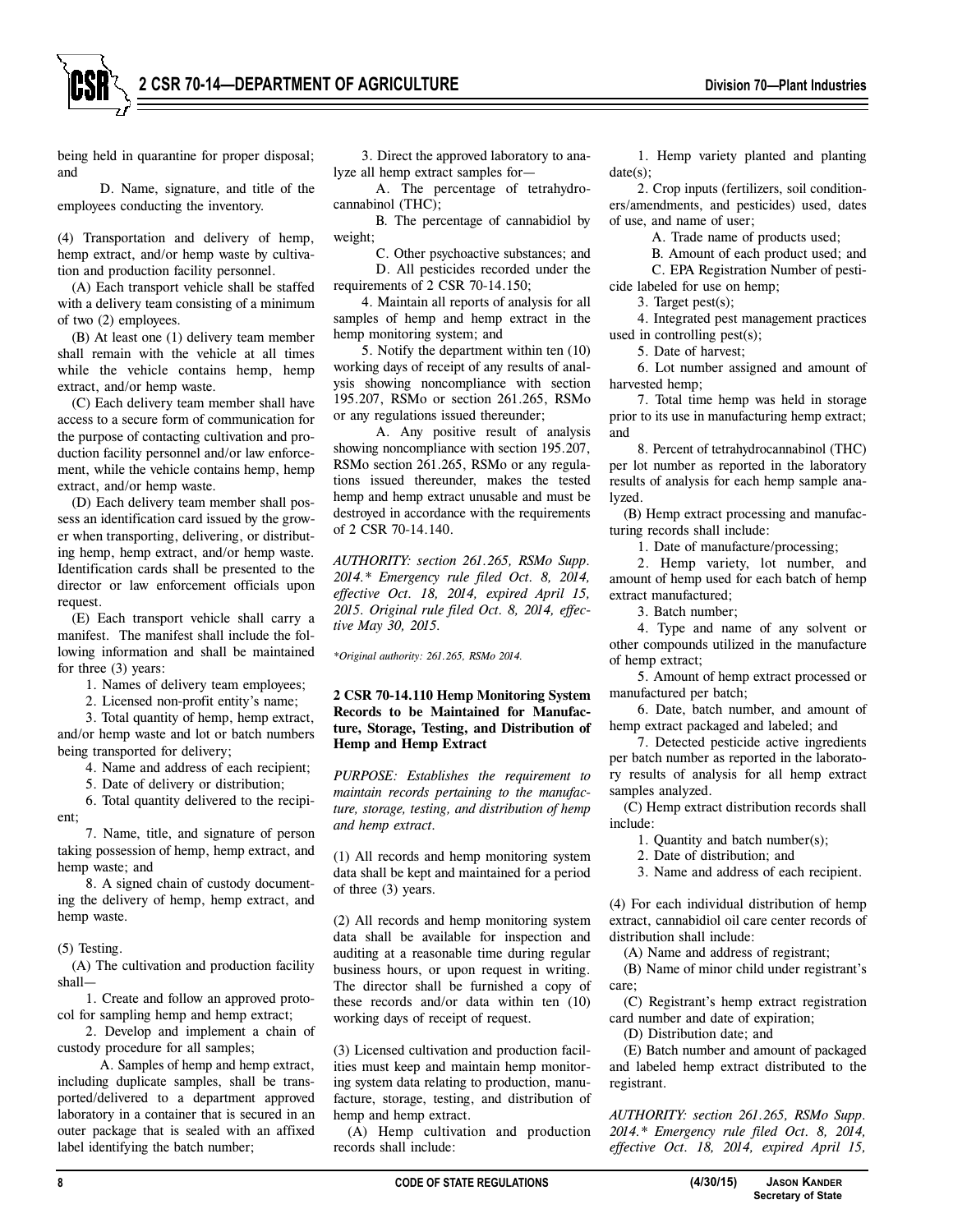

*2015. Original rule filed Oct. 8, 2014, effective May 30, 2015.* 

*\*Original authority: 261.265, RSMo 2014.*

#### **2 CSR 70-14.120 Packaging and Labeling of Hemp and Hemp Extract**

*PURPOSE: Establishes the requirements for packaging and labeling of hemp and hemp extract.*

(1) Immediately following harvest, all harvested hemp shall be labeled with the following:

(A) Name of hemp variety;

(B) Date harvested;

(C) Net weight or measure of the net content; and

(D) Assigned lot number.

(2) All hemp extract shall be packaged—

(A) In a sealed "child-resistant safety package";

(B) In a container that is resealable if used for multiple servings; and

(C) In a container that is not designed in any way which makes it attractive to minors.

(3) All hemp extract must be labeled with— (A) Place of origin;

(B) A number that corresponds with a certificate of analysis;

(C) Assigned batch number;

(D) Hemp extract's ingredients including its percentages of tetrahydrocannabinol and cannabidiol by weight;

(E) A statement, "Keep out of reach of children", in bold capital letters; and

(F) Net weight or measure of the container's net content.

*AUTHORITY: section 261.265, RSMo Supp. 2014.\* Emergency rule filed Oct. 8, 2014, effective Oct. 18, 2014, expired April 15, 2015. Original rule filed Oct. 8, 2014, effective May 30, 2015.* 

*\*Original authority: 261.265, RSMo 2014.*

# **2 CSR 70-14.130 Cultivation and Production Facility and Cannabidiol Oil Care Center Security Measures, Reportable Events, and Records to be Maintained**

*PURPOSE: Identifies the requirements for security measures, reportable events, and records to be maintained.*

(1) Cultivation and production facilities and cannabidiol oil care centers shall have an adequate alarm and video surveillance security systems, each designed to operate during power outages to prevent and detect diversion, theft, or loss of hemp or hemp extract which shall, at a minimum, include:

(A) Alarm system—

1. A perimeter alarm with motion detector providing coverage of all facility entrances and exits, rooms with exterior windows, rooms with exterior walls, roof hatches, skylights, and storage rooms containing safes or vaults; and

2. All alarm systems shall be inspected annually by the alarm vendor; and

(B) Video surveillance. Video cameras shall be used twenty-four (24) hours a day.

1. Video cameras shall record all areas that may contain hemp and hemp extract and at all points of entry and exit and shall be angled so as to capture a clear and certain identification of any person.

2. Video cameras must be directed at all safes, vaults, distribution areas, retail sale and distribution areas, and any other area where hemp or hemp extract is being cultivated, produced, manufactured, stored, or handled.

3. The date and time must be embedded on all surveillance recordings without obscuring the picture.

4. All video camera recordings shall be available for immediate viewing by the director or designated representative or law enforcement upon request.

5. Video recordings shall be retained for a minimum of thirty (30) days.

6. The video surveillance system shall be inspected annually by the video vendor.

(2) Reportable events.

(A) The cultivation and production facility and cannabidiol oil care centers shall—

1. Notify the appropriate local law enforcement official and the director within twenty-four (24) hours of discovering any alarm activation, inventory discrepancies, diversion, theft, or loss of any hemp or hemp extract, or of any loss or unauthorized alteration of records related to hemp, hemp extract, and/or registrants. Notification shall include the submission of a signed statement which details location and contact information, circumstances of the event, an accurate inventory of the quantity, variety, and lot numbers of hemp or quantity and batch numbers of hemp extract involved; and

2. Notify the director or designated representative of any failure of the security alarm system or surveillance system due to a loss of electrical support or mechanical malfunction that is expected to last longer than eight (8) hours and any corrective measures taken.

(3) Records.

(A) The cultivation and production facility and cannabidiol oil care center must maintain records for three (3) years of—

1. The annual inspections of the alarm and video surveillance systems; and

2. Any occurrence that is reportable under this section.

*AUTHORITY: section 261.265, RSMo Supp. 2014.\* Emergency rule filed Oct. 8, 2014, effective Oct. 18, 2014, expired April 15, 2015. Original rule filed Oct. 8, 2014, effective May 30, 2015.* 

*\*Original authority: 261.265, RSMo 2014.*

# **2 CSR 70-14.140 Waste Disposal of Unusable Hemp and Hemp Extract**

*PURPOSE: Establishes the requirements for storage of all hemp waste and hemp extract waste, the disposal of waste, and the records to maintain.*

(1) All hemp waste and hemp extract waste must be stored in secured, locked rooms or buildings and managed in accordance with this rule and 2 CSR 70-14.130.

(2) Each cultivation and production facility and cannabidiol oil care center must submit to the department a plan for the disposal of all hemp waste and/or hemp extract waste. Allowable disposal methods are—

(A) Destruction;

(B) Recycling; and/or

(C) Donation to an institution of higher education for research.

(3) Plans shall detail the destruction location, type and procedures of destruction used, recycling methods or procedures, and procedures for donation to an institution of higher education for research purposes and a description of the proposed research.

(4) Records maintained in the hemp monitoring system shall include:

(A) Date of disposal;

(B) Disposal method and procedures followed;

(C) Disposal location;

(D) Name and title of employee responsible for disposal;

(E) Quantity, variety, and lot number of hemp disposed of;

(F) Quantity and batch number of hemp extract disposed of;

(G) Reason for disposal;

(H) If donated for research—

1. Recipient's name and location;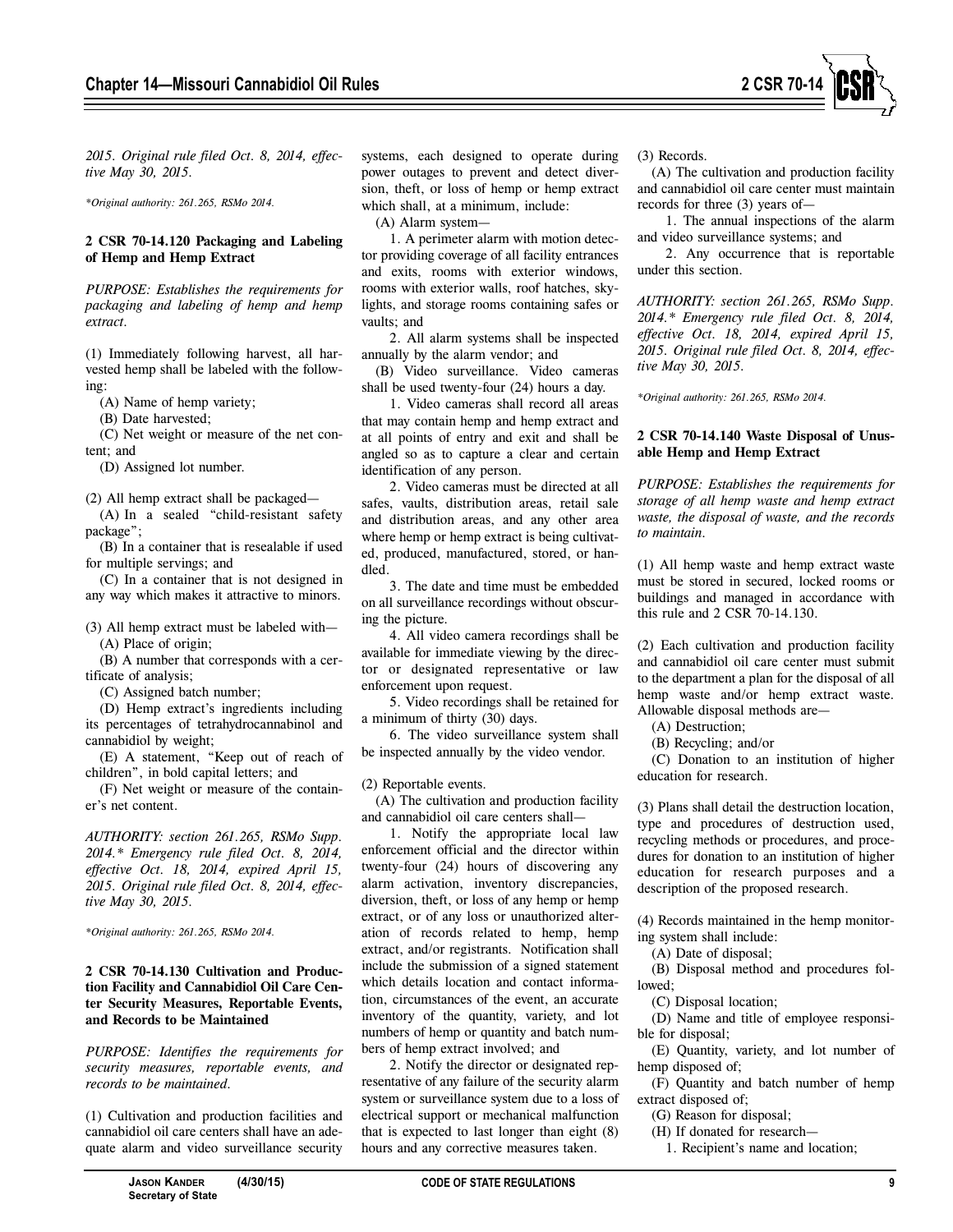

2. Name of custodian/researcher; and 3. Quantity, variety, lot number, and batch number.

*AUTHORITY: section 261.265, RSMo Supp. 2014.\* Emergency rule filed Oct. 8, 2014, effective Oct. 18, 2014, expired April 15, 2015. Original rule filed Oct. 8, 2014, effective May 30, 2015.* 

*\*Original authority: 261.265, RSMo 2014.*

## **2 CSR 70-14.150 Pesticide Record Keeping Requirements**

*PURPOSE: Establishes the requirement of records to be maintained for known pesticides used within a one- (1-) mile radius of the cultivation and production facility.*

(1) The cultivation and production facility shall compile a list of all known pesticides by complete pesticide trade name and EPA Registration Number from all possible sources of pesticide applications within a one- (1-) mile radius of the cultivation and production facility. Such sources include, but are not limited to:

(A) Agricultural row crop applications made by producers and certified commercial pesticide applicators hired by the row crop producer;

(B) Non-agriculture (outdoor) pesticide applications, made by—

1. Homeowners and businesses;

2. Golf courses:

3. Certified commercial lawn care applicators;

4. Certified right-of-way (highway, railroad, power line and substation, pipe line, drainage districts etc.) applicators; and

5. Mosquito abatement control applicators; and

(C) Any pesticide applied preplant (including burndown applications), preemergent, or postemergent to the hemp crop or land on which it is grown, whether or not registered for use on hemp or exempted from registration under the Federal Insecticide, Fungicide, and Rodenticide Act and the Missouri Pesticide Registration Act.

(2) The grower shall record and maintain this information in the hemp monitoring system for a period of one (1) year after the sample analysis has been completed.

*AUTHORITY: section 261.265, RSMo Supp. 2014.\* Emergency rule filed Oct. 8, 2014, effective Oct. 18, 2014, expired April 15, 2015. Original rule filed Oct. 8, 2014, effective May 30, 2015.* 

*\*Original authority: 261.265, RSMo 2014.*

**2 CSR 70-14.160 Inspection of Premises and Facility of License Holder, Samples Collected for Analysis, Issuance of Search Warrant, and Powers of Director During Investigation or Hearing, When the Director May Report Violations to Prosecuting Attorney for Action**

*PURPOSE: Establishes the requirement of inspections, samples to be collected for analysis, issuance of search warrant, powers of the director during investigation or hearing, and reporting of violations to the prosecuting attorney.* 

(1) For the purposes of enforcing the provisions of sections 195.207, RSMo and 261.265, RSMo, and 2 CSR 70-14.005–2 CSR 70- 14.190, the director may enter any premises at reasonable times where hemp and/or hemp extract is produced and/or distributed, in order to inspect, investigate, observe, sample, audit, detain, seize, or embargo.

(A) Before undertaking such inspection, the director shall present the license holder or person in charge of the premises or facility, appropriate credentials and a notice of inspection detailing the reason for the inspection.

(B) If any samples are collected, prior to leaving the premises or facility, the director shall give the license holder or person in charge a receipt describing the samples obtained.

1. A representative composite sample(s) of hemp shall be collected and delivered to an approved laboratory for analysis of the concentration level of tetrahydrocannabinol (THC).

A. The licensed cultivation and production facility will be responsible for paying the costs of laboratory analysis for each representative composite hemp sample analyzed.

B. If the results of analysis report indicates greater than three-tenths of one percent (0.3%) THC by dry weight basis or the percent based on a dry weight basis determined by the federal Controlled Substances Act under 21 U.S.C. Section 801 et seq., a duplicate sample will be analyzed at the expense of the licensed cultivation and production facility.

C. If the results of analysis report for the duplicate sample indicates greater than three-tenths of one percent  $(0.3\%)$  THC by dry weight basis or the percent based on a dry weight basis determined by the federal Controlled Substances Act under 21 U.S.C. Section 801 et seq., the cultivation and production facility license holder may request an additional analysis on a triplicate sample to be

conducted by a different independent thirdparty laboratory approved by the director.

D. If the results of a majority of all analysis reports indicate greater than threetenths of one percent (0.3%) THC by dry weight basis or the percent based on a dry weight basis determined by the federal Controlled Substances Act under 21 U.S.C. Section 801 et seq., the hemp crop identified by lot number will be deemed as unusable and considered as hemp waste and placed under a stop sale, use, or removal order issued by the director.

(I) The cultivation and production facility must handle the hemp waste in accordance with 2 CSR 70-14.140.

2. Representative sample(s) of hemp extract may be collected and delivered to an approved laboratory for analysis for the detection of pesticide active ingredients.

A. The licensed cultivation and production facility or cannabidiol oil care center will be responsible for paying the costs of laboratory analysis for each representative sample(s) of hemp extract analyzed.

B. If the results of analysis report indicates a positive detection of any pesticide active ingredient, a duplicate sample from the same batch will be analyzed at the expense of the cultivation and production facility.

C. If the results of analysis report for the duplicate sample indicates a positive detection of any pesticide active ingredient, the hemp extract will be deemed as unusable and considered as hemp extract waste and placed under a stop sale, use, or removal order issued by the director.

(I) The cultivation and production facility must handle the hemp waste in accordance with 2 CSR 70-14.140.

(2) If the director is denied access to any land or building located on the premises of the facility where such access was sought for the purposes set forth in this rule, the director may apply to any court of competent jurisdiction for a search warrant authorizing access to that land, premises, or facility for the purposes identified in this rule. The court may issue a search warrant for the purposes requested upon probable cause being shown.

(3) The director may in the conduct of any investigation or hearing authorized or held by him/her—

(A) Examine, or cause to be examined, under oath, any person;

(B) Examine, or cause to be examined, the hemp monitoring system data or records required to be kept and maintained in accordance with the act or any regulation issued thereunder;